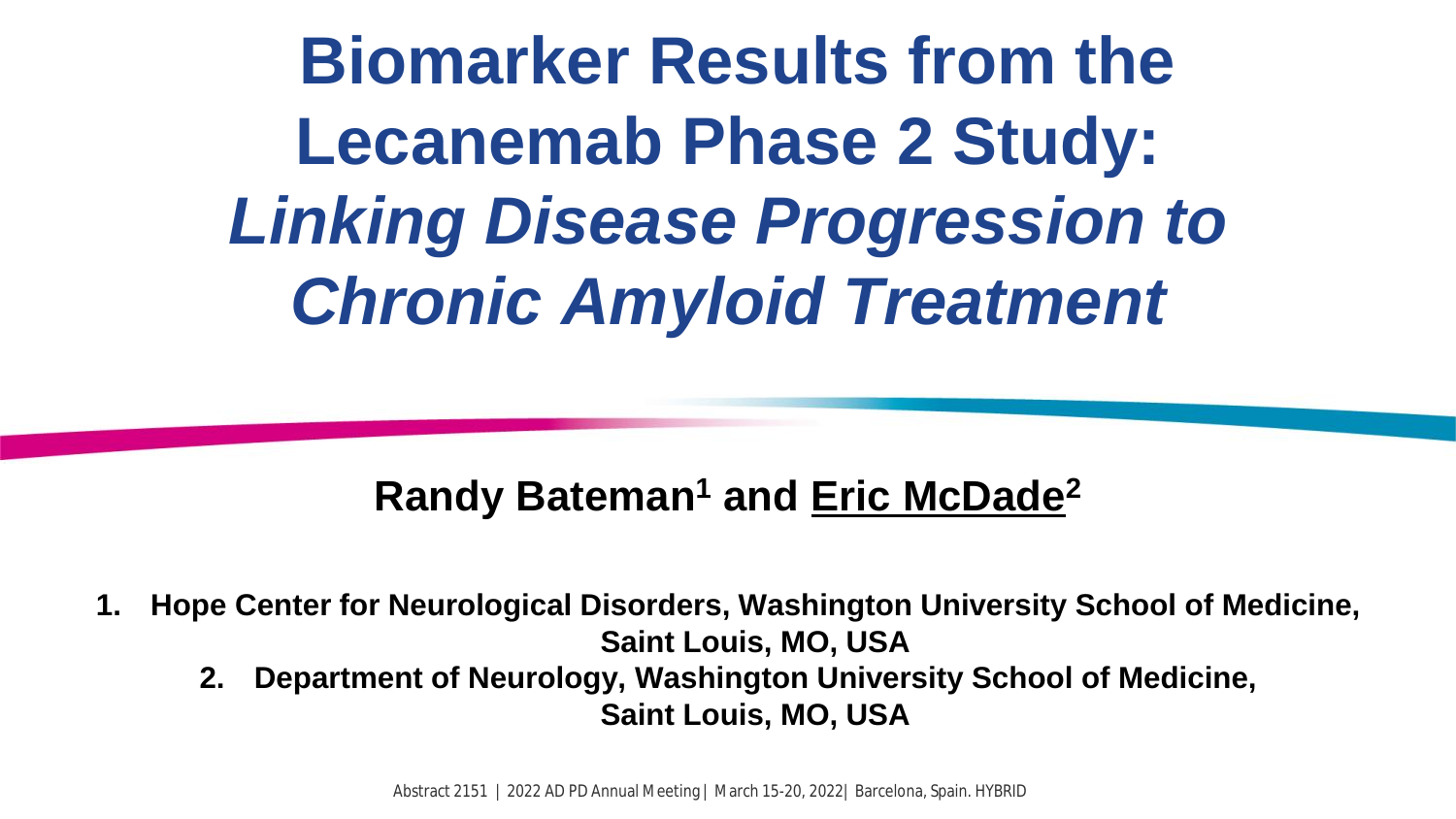### **Presenter Disclosures: Eric McDade**



No, Nothing to disclose

 $X$  Yes, please specify

| <b>Company / Name</b>               | Honoraria /<br><b>Expense</b> | <b>Consulting</b><br>/ Advisory<br><b>Board</b> | <b>Funded</b><br><b>Research</b> | <b>Royalties</b><br>/ Patent | <b>Stock</b><br><b>Options</b> | Ownership<br><b>Equity</b><br><b>Position</b> | <b>Employee</b> | <b>Other (Please</b><br>specify) |
|-------------------------------------|-------------------------------|-------------------------------------------------|----------------------------------|------------------------------|--------------------------------|-----------------------------------------------|-----------------|----------------------------------|
| <b>Eli Lilly</b>                    |                               | <b>DSMB</b>                                     | $\boldsymbol{\mathsf{X}}$        |                              |                                |                                               |                 |                                  |
| <b>Alzamend</b>                     |                               | <b>SAB</b>                                      |                                  |                              |                                |                                               |                 |                                  |
| Washington<br><b>University-C2N</b> |                               |                                                 |                                  | X                            |                                |                                               |                 |                                  |
| <b>Alector</b>                      |                               | <b>DSMB</b>                                     |                                  |                              |                                |                                               |                 |                                  |
| <b>Hoffmann-La Roche</b>            |                               |                                                 | X                                |                              |                                |                                               |                 |                                  |
| <b>Eisai</b>                        |                               |                                                 | X                                |                              |                                |                                               |                 |                                  |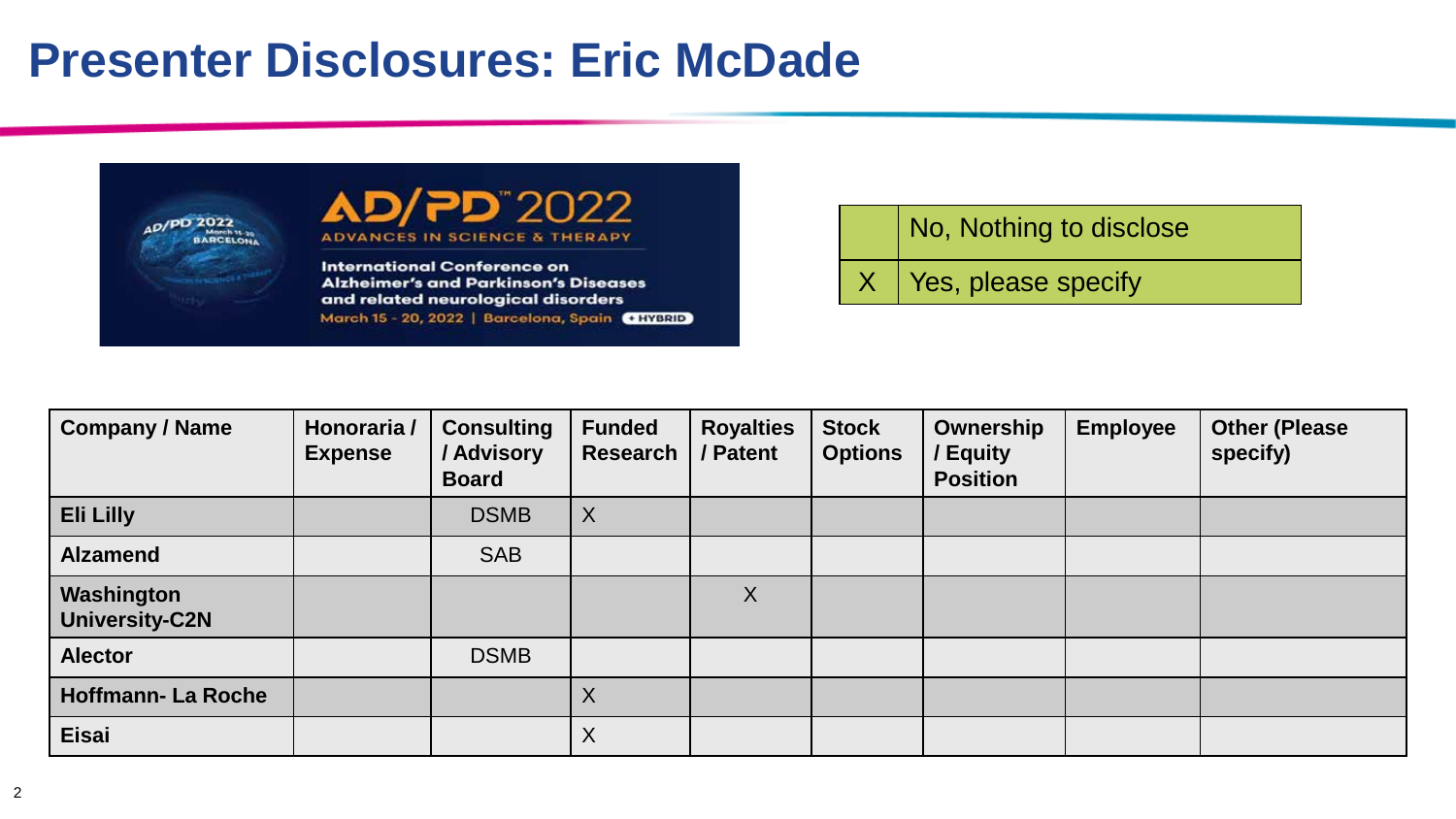## **Objectives**

- Evaluate the association of amyloid plaque reduction by lecanemab with peripheral measures of AD biomarkers in the randomized Core phase of Study 201
- Evaluate the association of changes in peripheral measures of AD biomarkers with change in clinical outcomes during the randomized Core phase of Study 201
- Assess the relative change in amyloid plaque and peripheral measures of AD biomarkers after completion of treatment in the randomized core phase and prior to initiation of lecanemab in OLE (Gap phase)
	- Recapitulation of disease progression
	- As a method to guide chronic therapy in AD
- Review the implications of lecanemab for use in the DIAN-TU NexGen tau study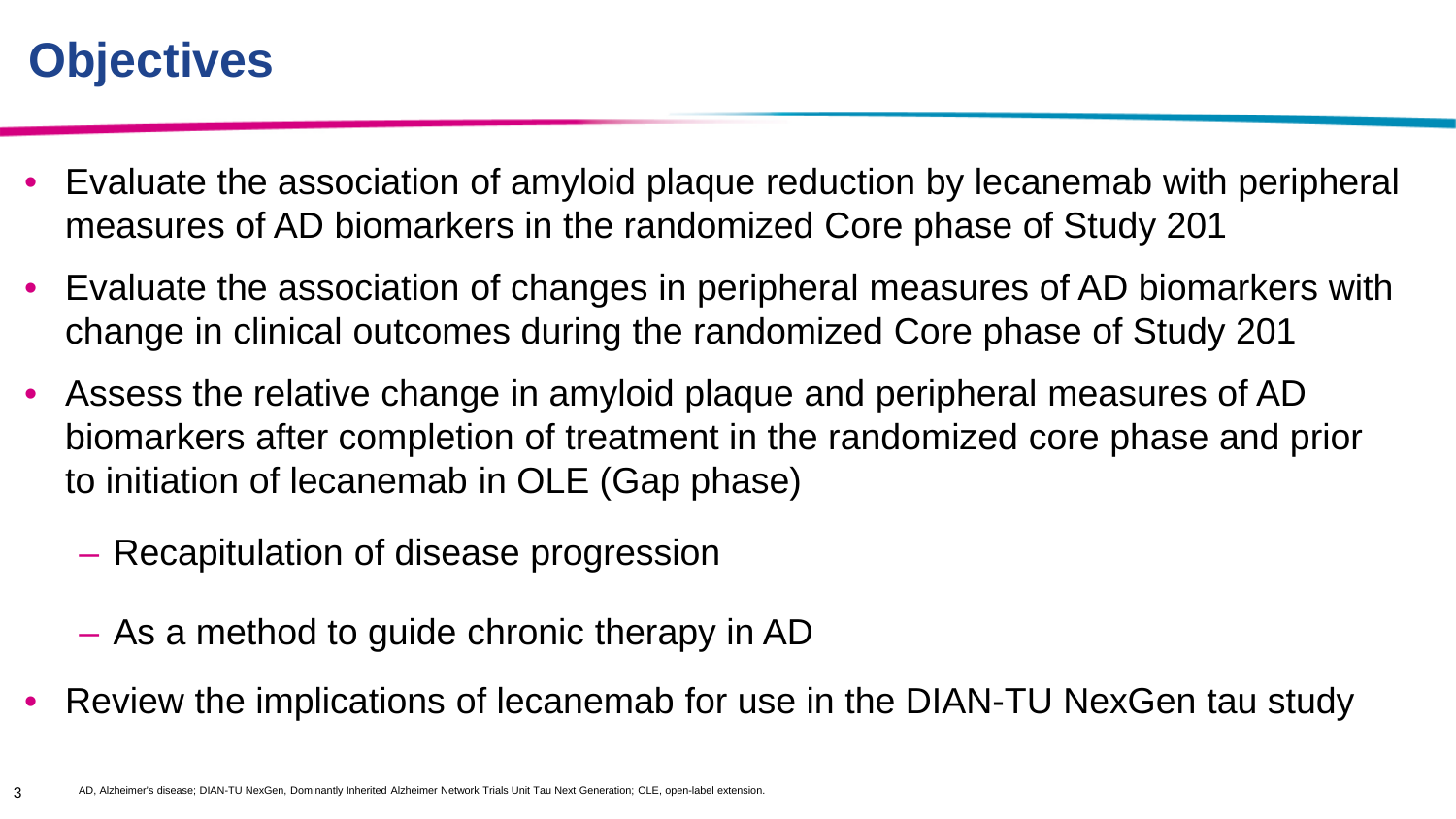# **Does the sequence of AD biomarker progression anticipate response to amyloid plaque targeting therapies?**

**SOLUBLE AND AGGREGATED AMYLOID AND TAU IN AD PROGRESSION**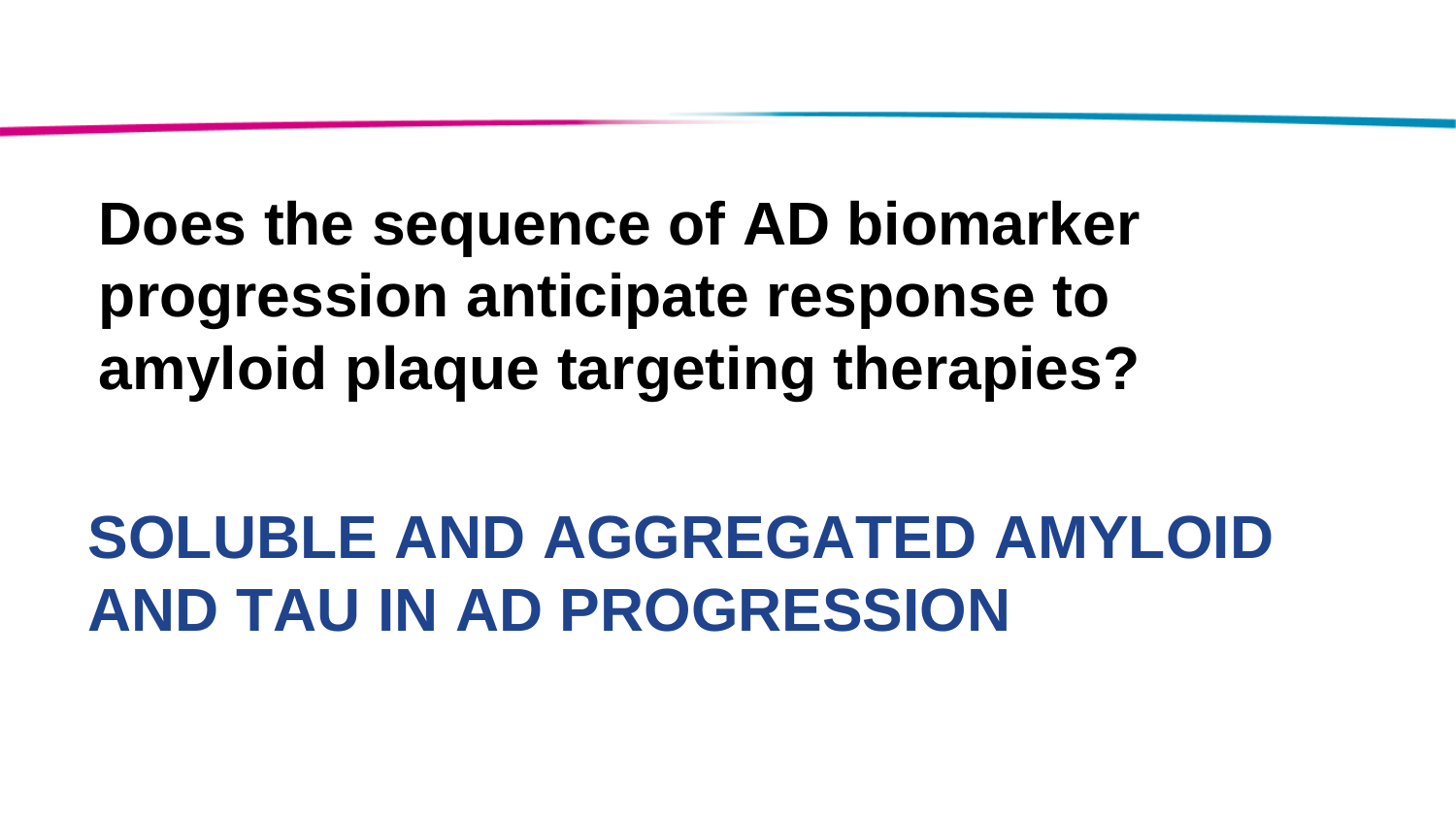## **Amyloid and Tau Biomarkers Trajectories in AD:**

*Sequential Changes in Disease Progression*



5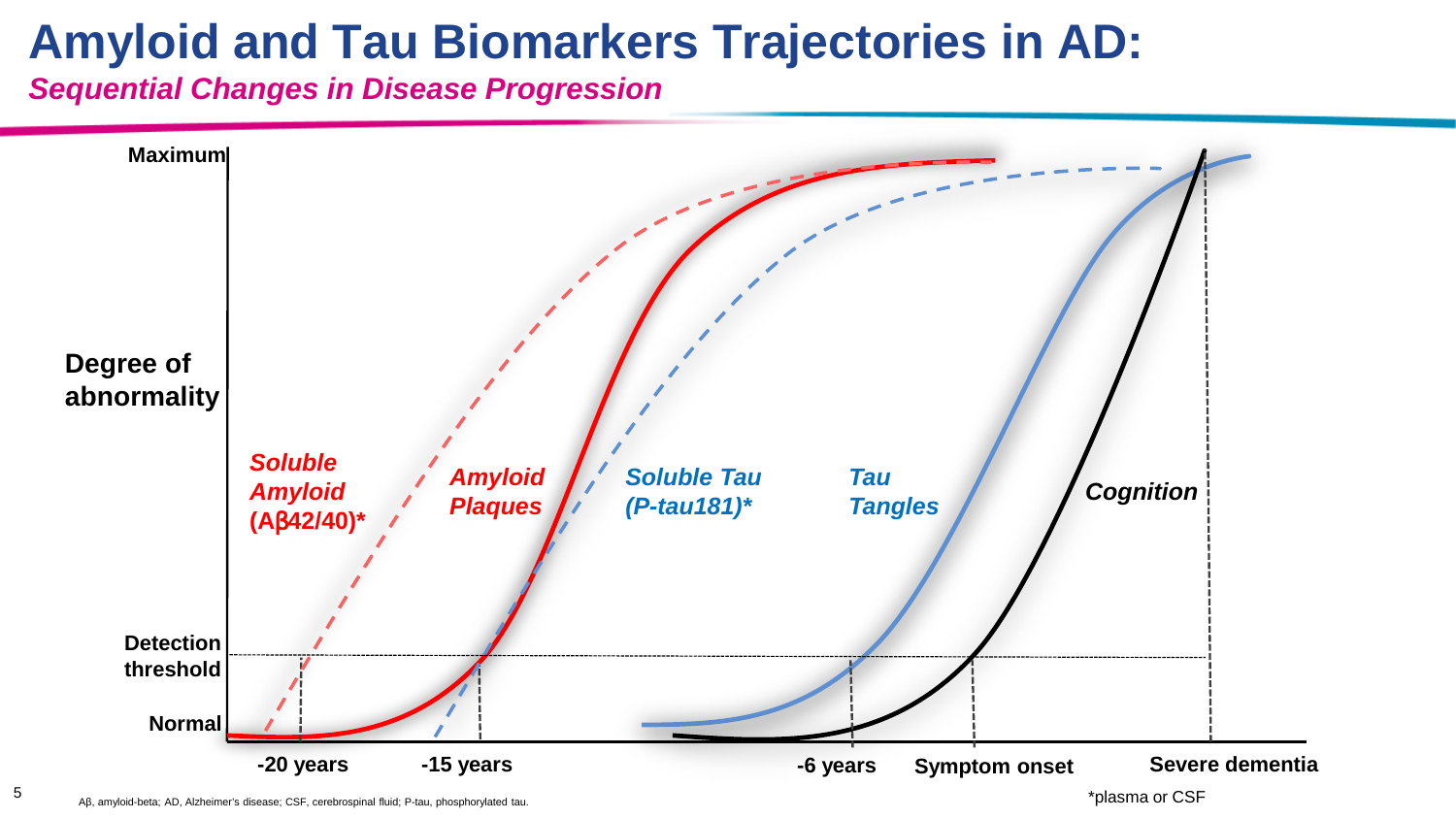### **Lecanemab Effect on Plasma Biomarkers of Amyloid and Tau Pathology:** *How Amyloid Plaque Reduction is Related to Soluble Amyloid and P-tau*

**Increase in plasma Aβ42/40 ratio reflect changes in the dynamics of amyloid aggregation or normalization of amyloid levels related to brain amyloid clearance**

**Lecanemab-mediated effects on P-tau181 demonstrate that targeting amyloid influence the downstream tau-related processes**



Y-axis was inverted for plasma **Aβ42/40 Ratio. Increase in** plasma **Aβ42/40 Ratio reflects decrease in brain amyloid levels for this inverted figure.**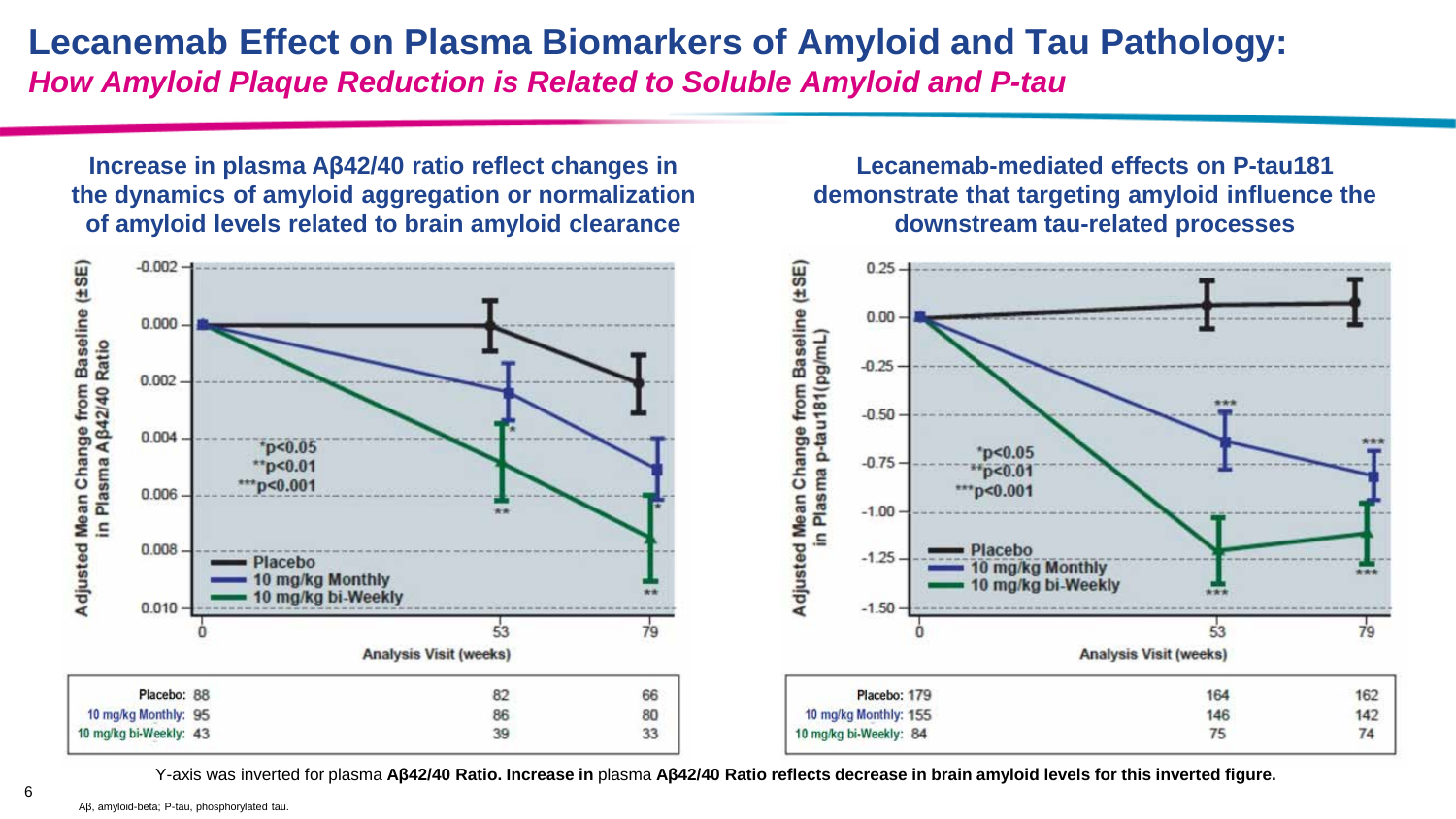### **Peripheral Measures of Amyloid Reduction Provide Greater Opportunities for Implementation in Clinical Use:**  *Correlation with Amyloid PET*

#### **Change From Baseline in Amyloid PET SUVr and Plasma Aβ42/40 Ratio at 18 Months – Study 201 Core Change From Baseline in Amyloid PET SUVr and**







● Placebo + 2.5 mg/kg bi-Weekly ■ 5 mg/kg Monthly X 5 mg/kg bi-Weekly ★ 10 mg/kg Monthly ▲ 10 mg/kg bi-Weekly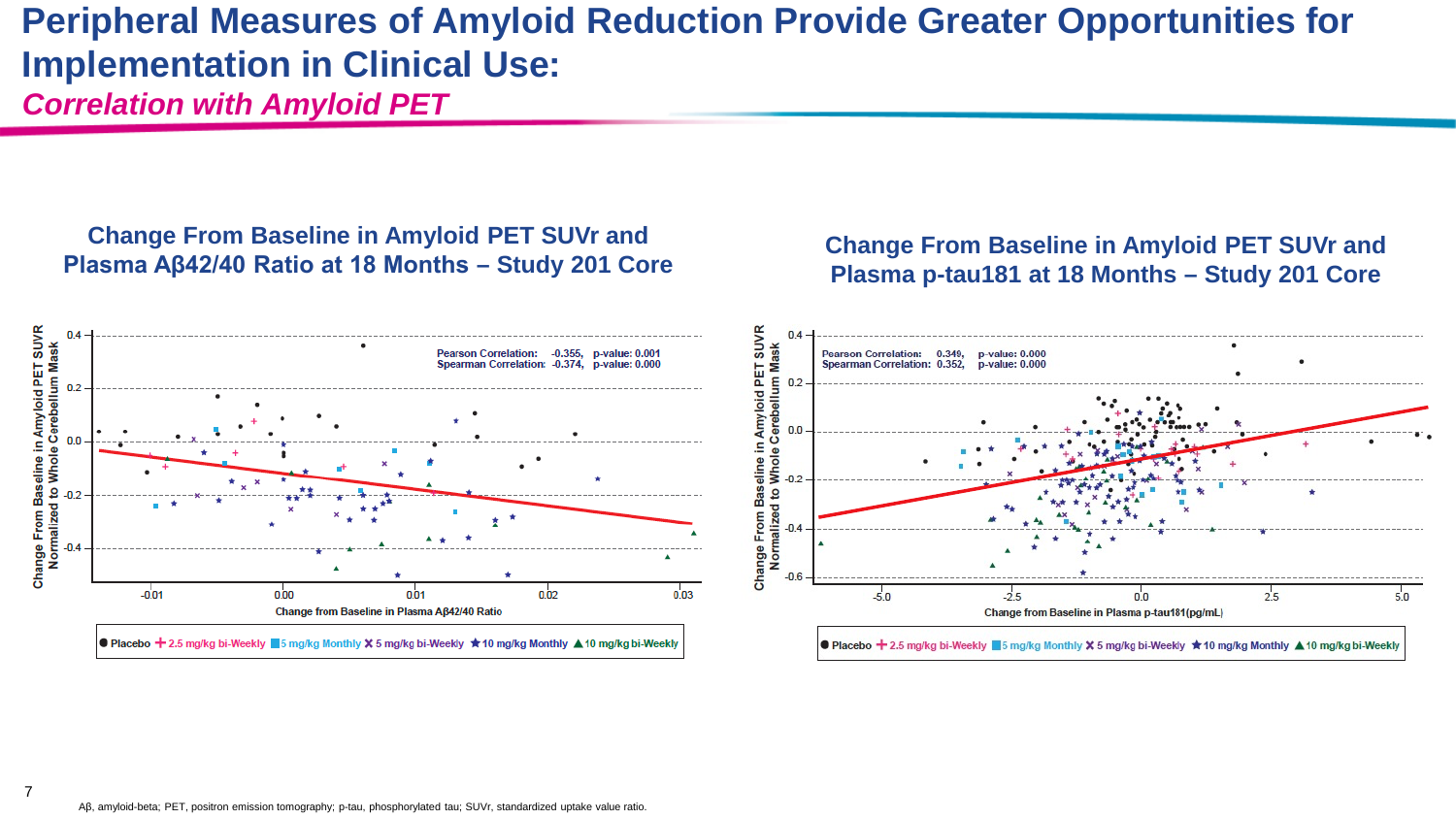**Correlation between Change From Baseline in Plasma Aβ42/40 Ratio and CDR-SB at 18 Months – Study 201 Core** 

#### **Correlation between Change From Baseline in P-tau181 and CDR-SB at 18 Months – Study 201 Core**

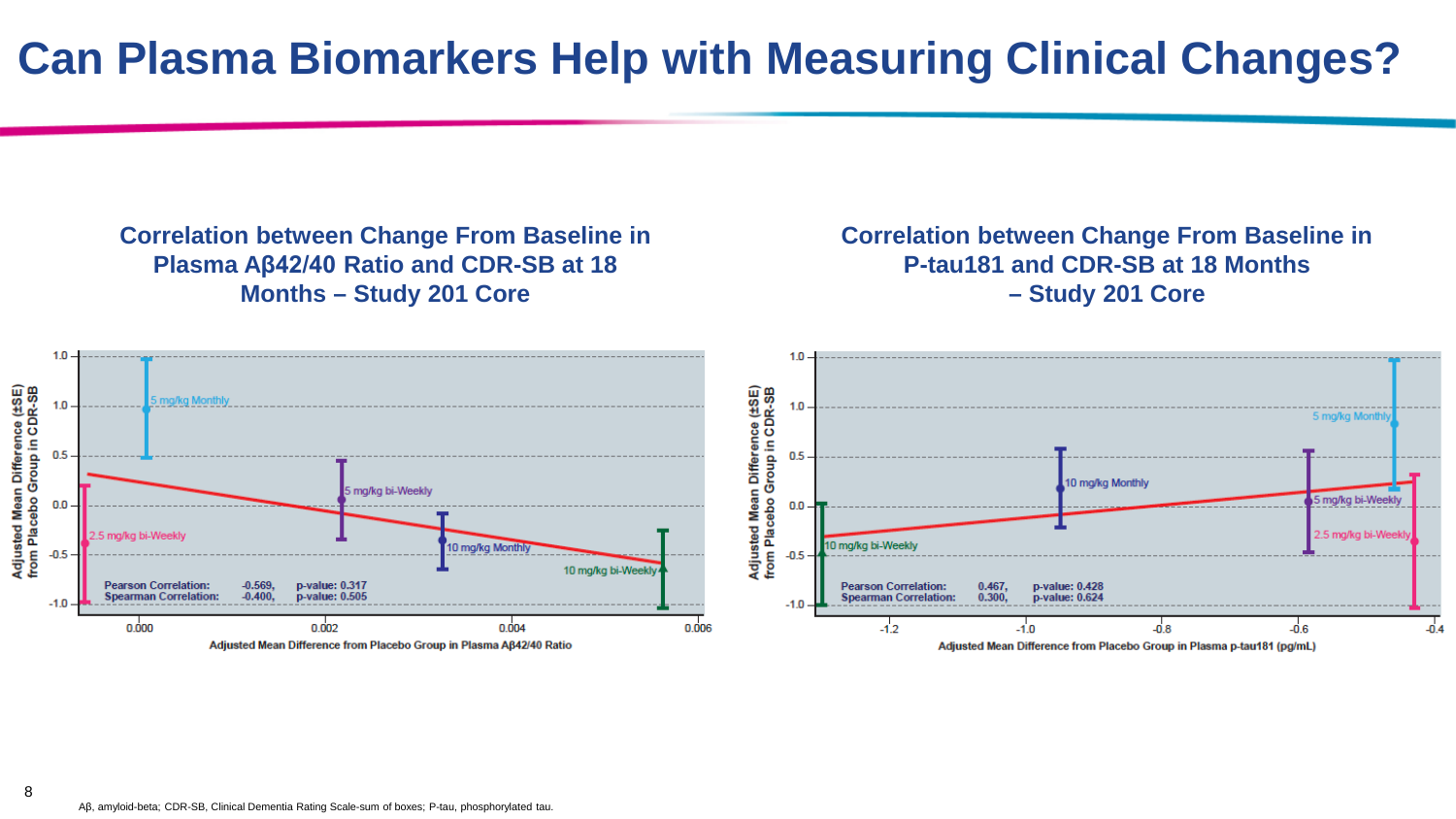# **BIOMARKER CHANGES FOLLOWING CESSATION OF THERAPY**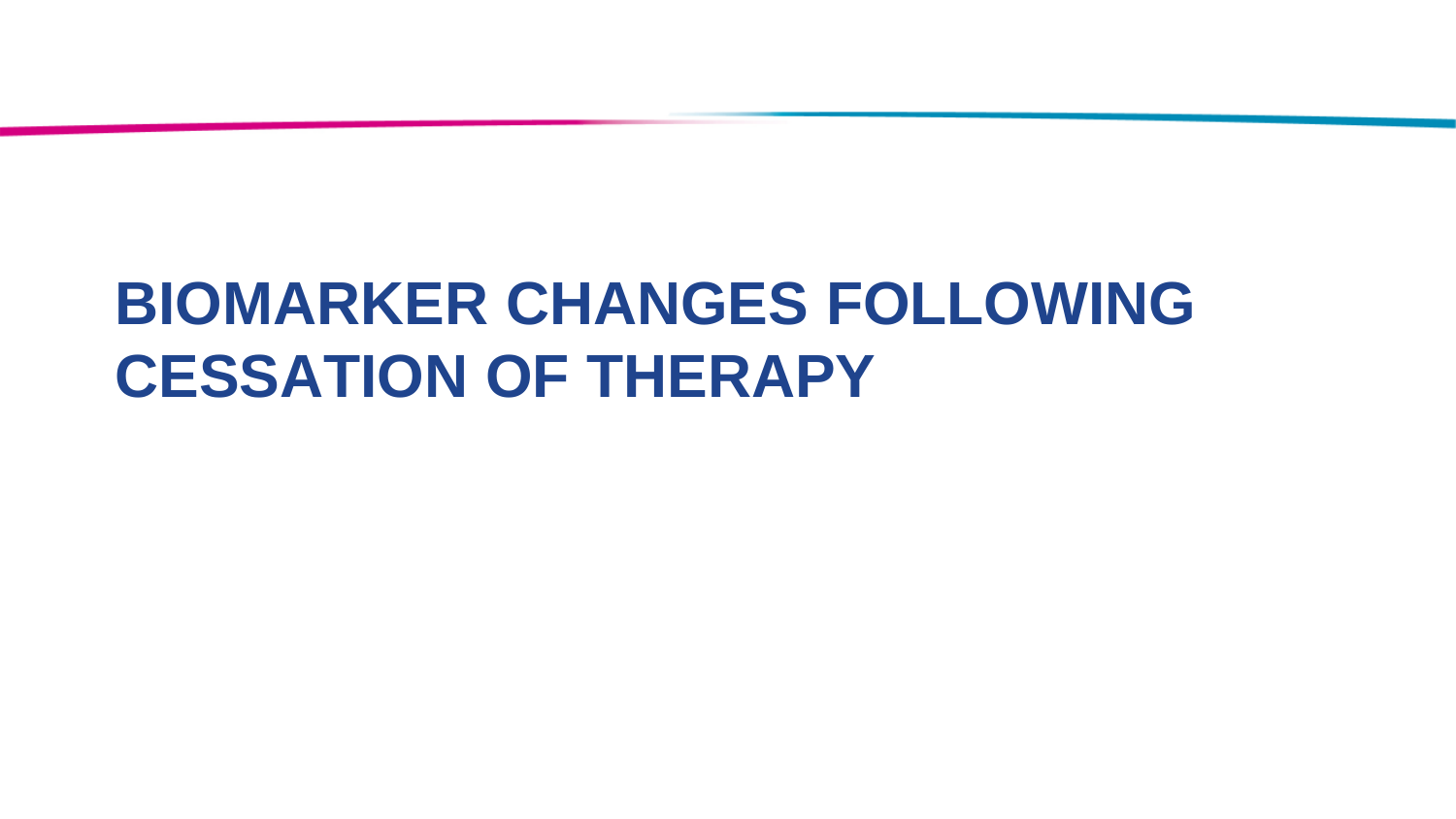### **Amyloid PET SUVr & Plasma Aβ42/40, P-tau181 Ratio After Discontinuation of Treatment:** *Recapitulation of Disease Progression*

**Treatment discontinuation results in return towards pre-treatment in plasma Aβ42/40 Ratio (47%), P-tau181 (24%) and amyloid PET SUVr (21%), recapitulating the progression of the amyloid cascade**

**Plasma Aβ42/40 Ratio is reflective of continuous production of amyloid species and is an early indicator of brain plaque accumulation (redevelopment)**



**associated with clinical decline** 

**Increase in amyloid PET SUVr is reflective of slow rate of amyloid accumulation**







Note: Y-axis was inverted for plasma **Aβ42/40 Ratio. Increase in** plasma **Aβ42/40 Ratio reflects decrease in brain amyloid levels for this inverted figure.**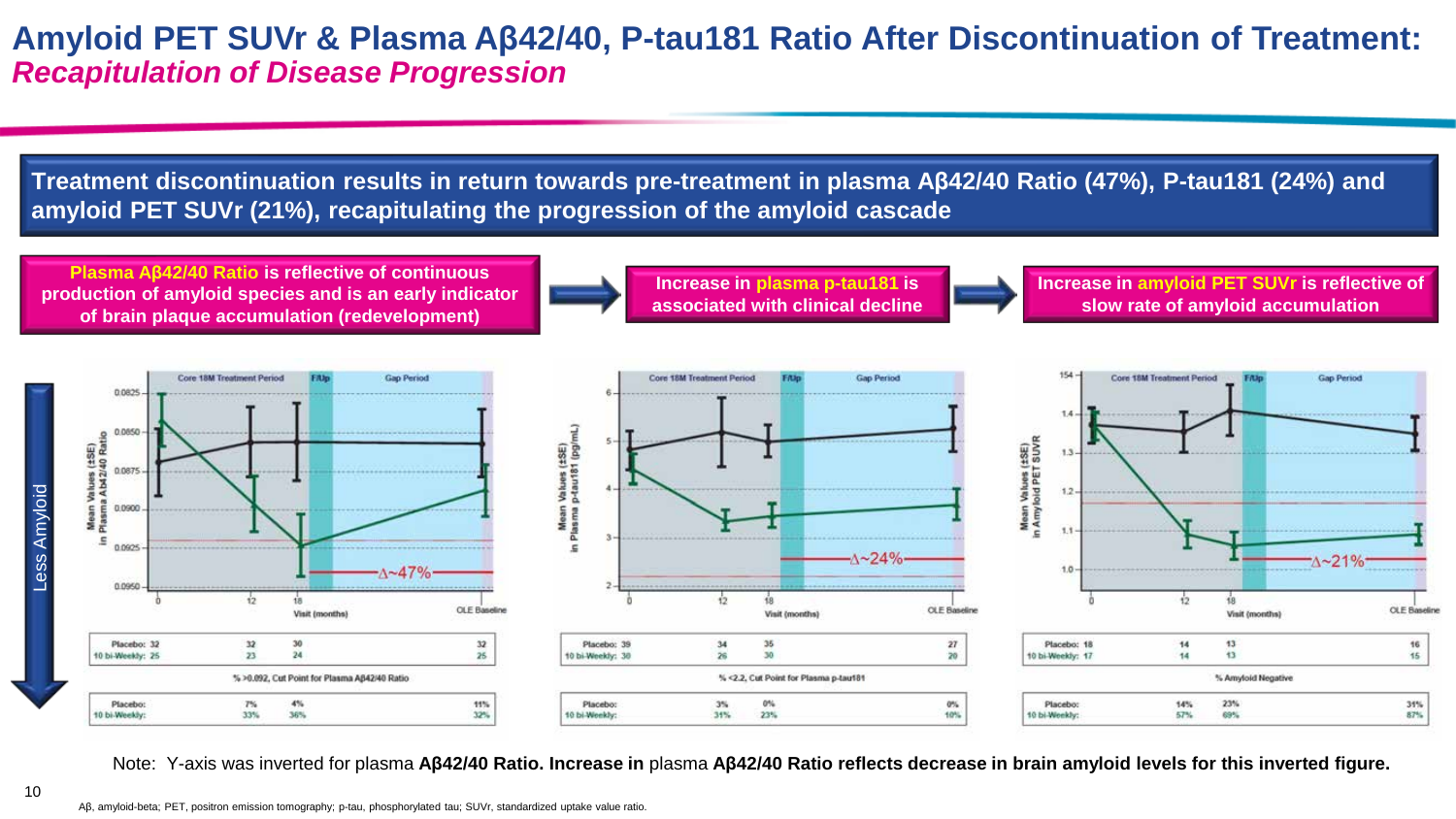### **Dosing Regimen After Reaching PET Amyloid Negativity:**

*Model Predicted PET SUVr, Plasma Aβ42/40 Ratio, and Plasma P-tau181 Following Various Dosing Regimens After 18 Months Treatment at 10 mg/kg Biweekly*

#### **Aβ42/40:**

11

- A maintenance dose of 10 mg/kg monthly is predicted to maintain plasma Aβ42/40 ratio at a level achieved following 18 months of treatment **P-tau181:**
- A maintenance dose of 10 mg/kg monthly is predicted to maintain plasma P-tau181 at a level achieved following 18 months of treatment

#### **Amyloid PET SUVr:**

• A maintenance dose of 10 mg/kg every 3 months is predicted to maintain SUVr constant and below amyloid PET SUVr threshold of 1.17 following 18 months of treatment



- 03: 10 mg/kg Q2W for 18 months + 10 mg/kg Q4W for 24 months
- 04: 10 mg/kg Q2W for 18 months + 10 mg/kg Q3M for 24 months

**Ratio reflects decrease in brain amyloid levels for this inverted figure.**

Aβ, amyloid-beta; PET, positron emission tomography; p-tau, phosphorylated tau; SUVr, standardized uptake value ratio.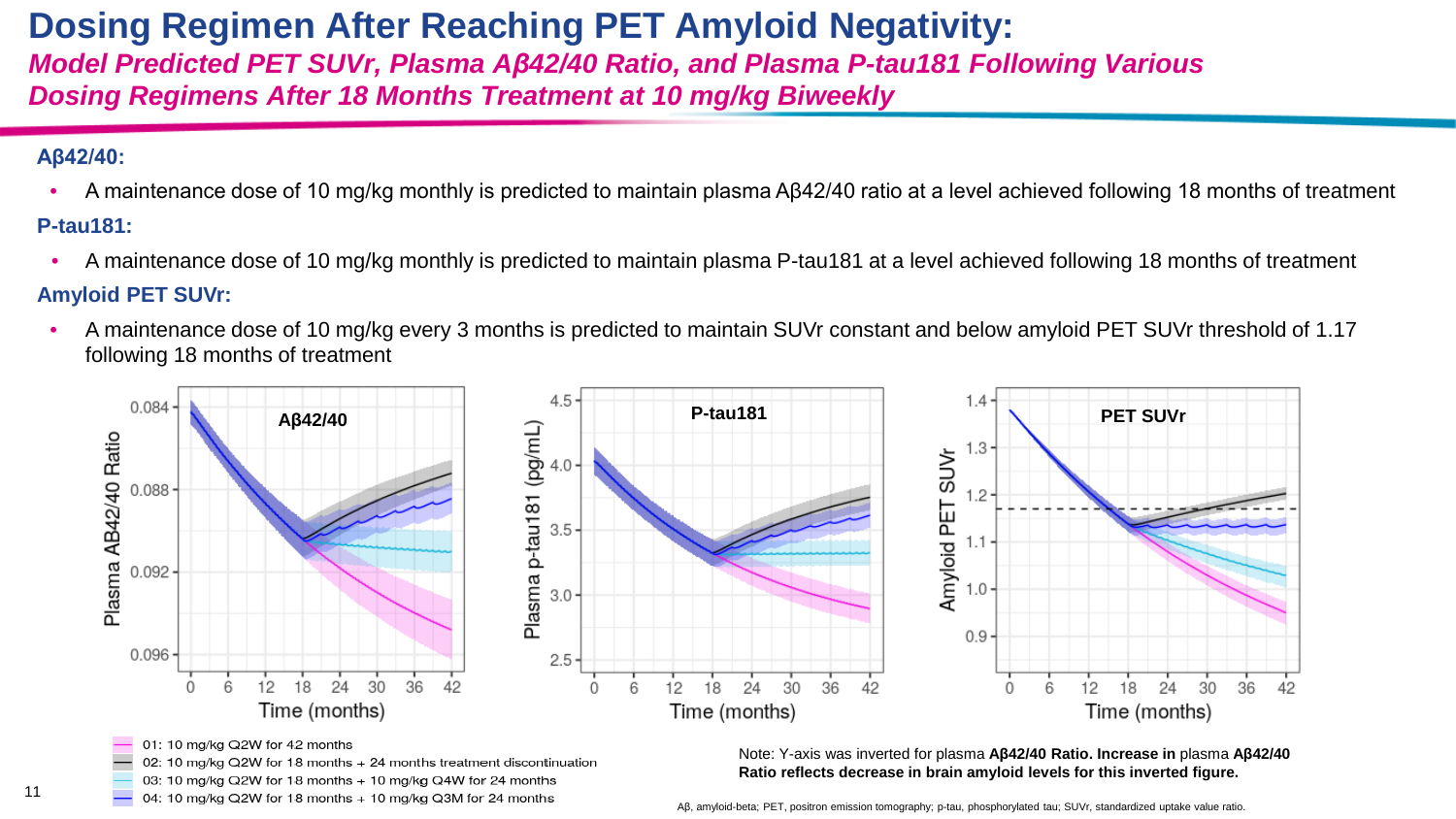## **The DIAN-TU Tau NexGen Trials**

# **MAXIMIZING AMYLOID TARGETING IN TAU TRIALS**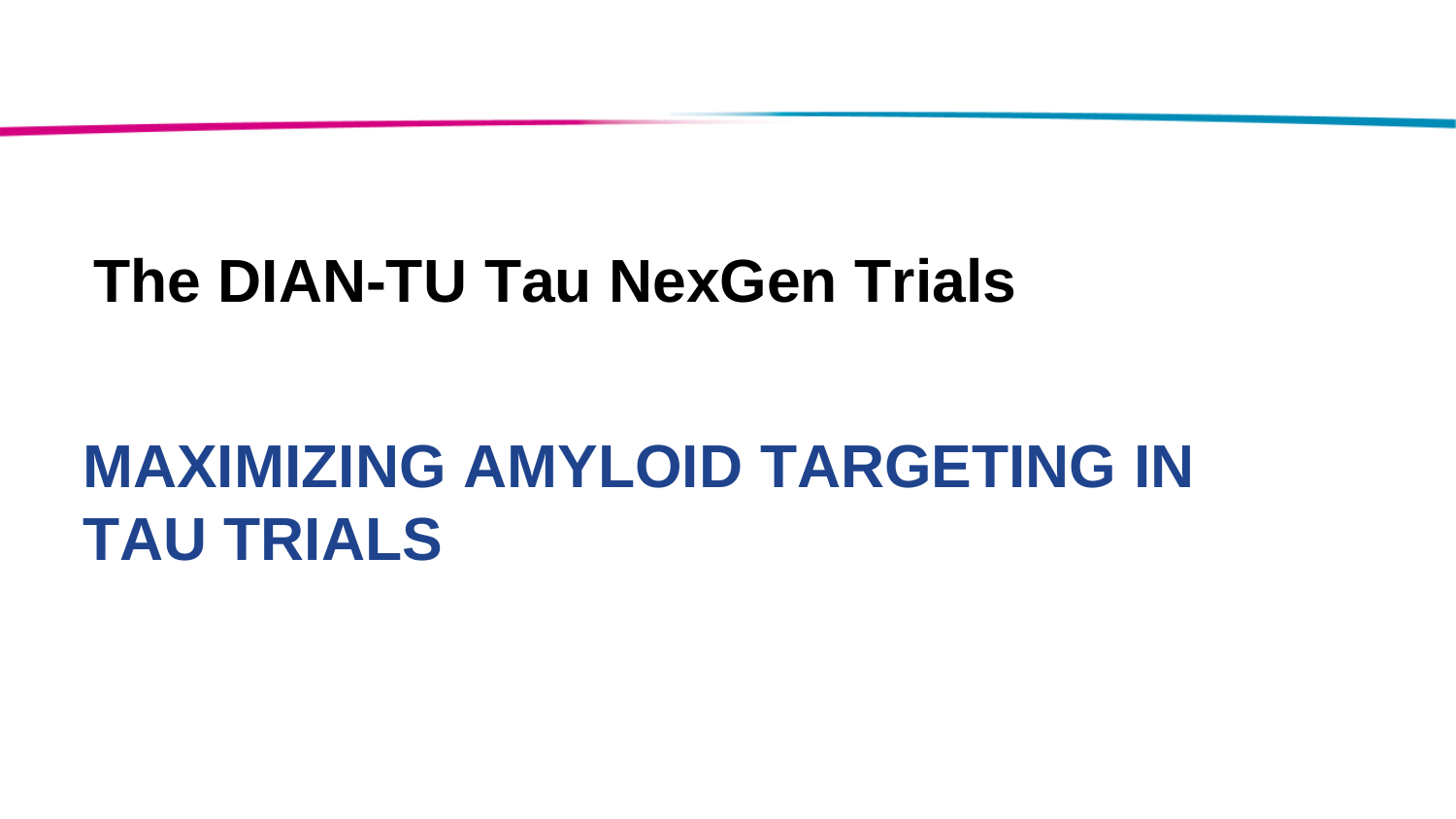# **DIAN-TU Tau NexGen Trials**

*(Randall J Bateman PI)*

### **Stages of Tau Pathology & Potential Mechanisms to Target Tau.**

- Increasingly strong evidence highlights the role of amyloid plaques in triggering tau dysregulation
- Optimize tau therapeutics by removing a key driver of tau dyshomeostasis (amyloid)

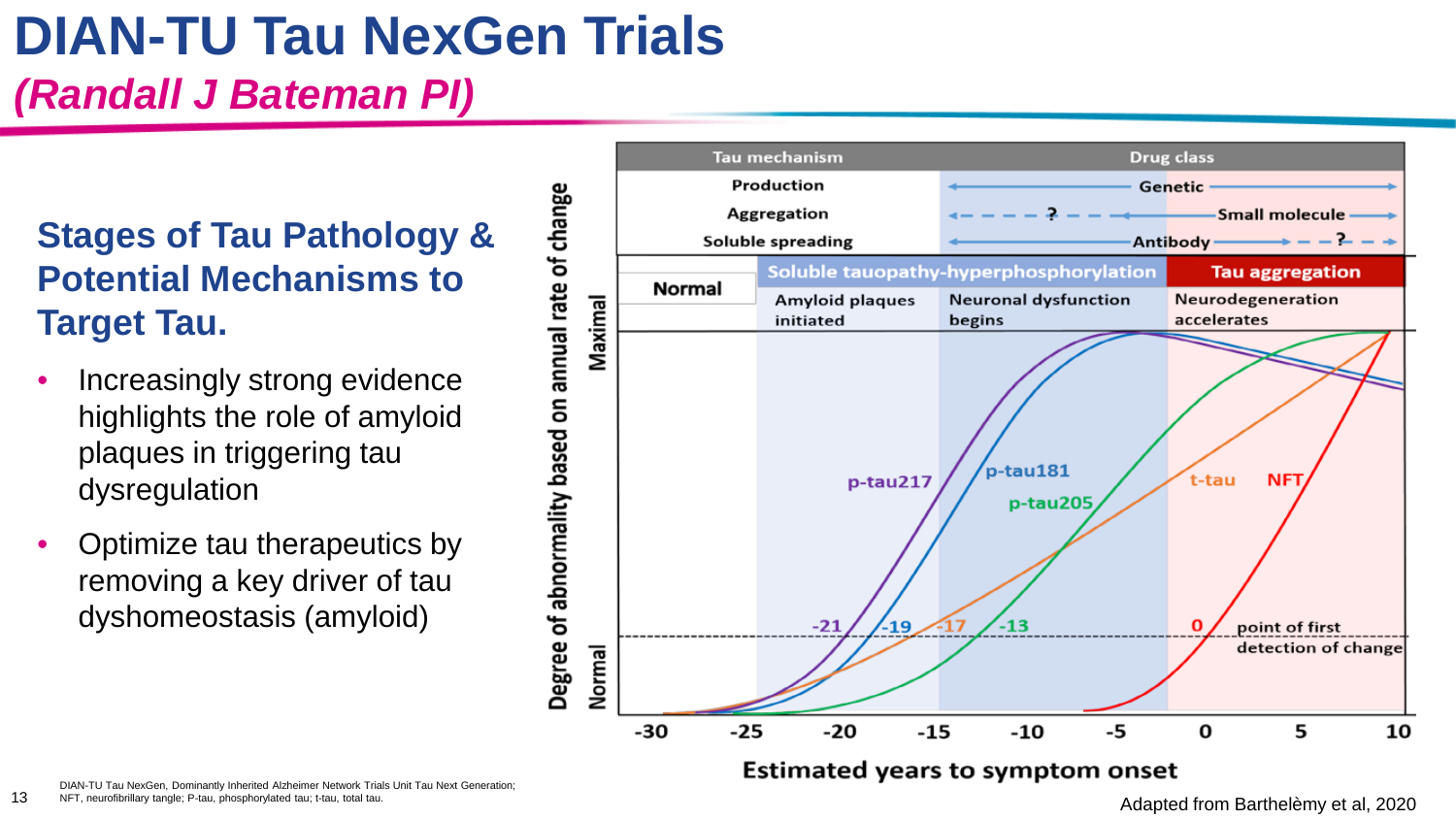## **Rationale for Tau-Based Drug Studies**



**Amyloid plaques as a key driver of soluble tau production**

FTR, fractional turnover rate; MS, mass spectrometry; PET, positron emission tomography; SILK, stable isotope labelling kinetics.

*Adapted from Sato, Barthelemy et al, Neuron 2018*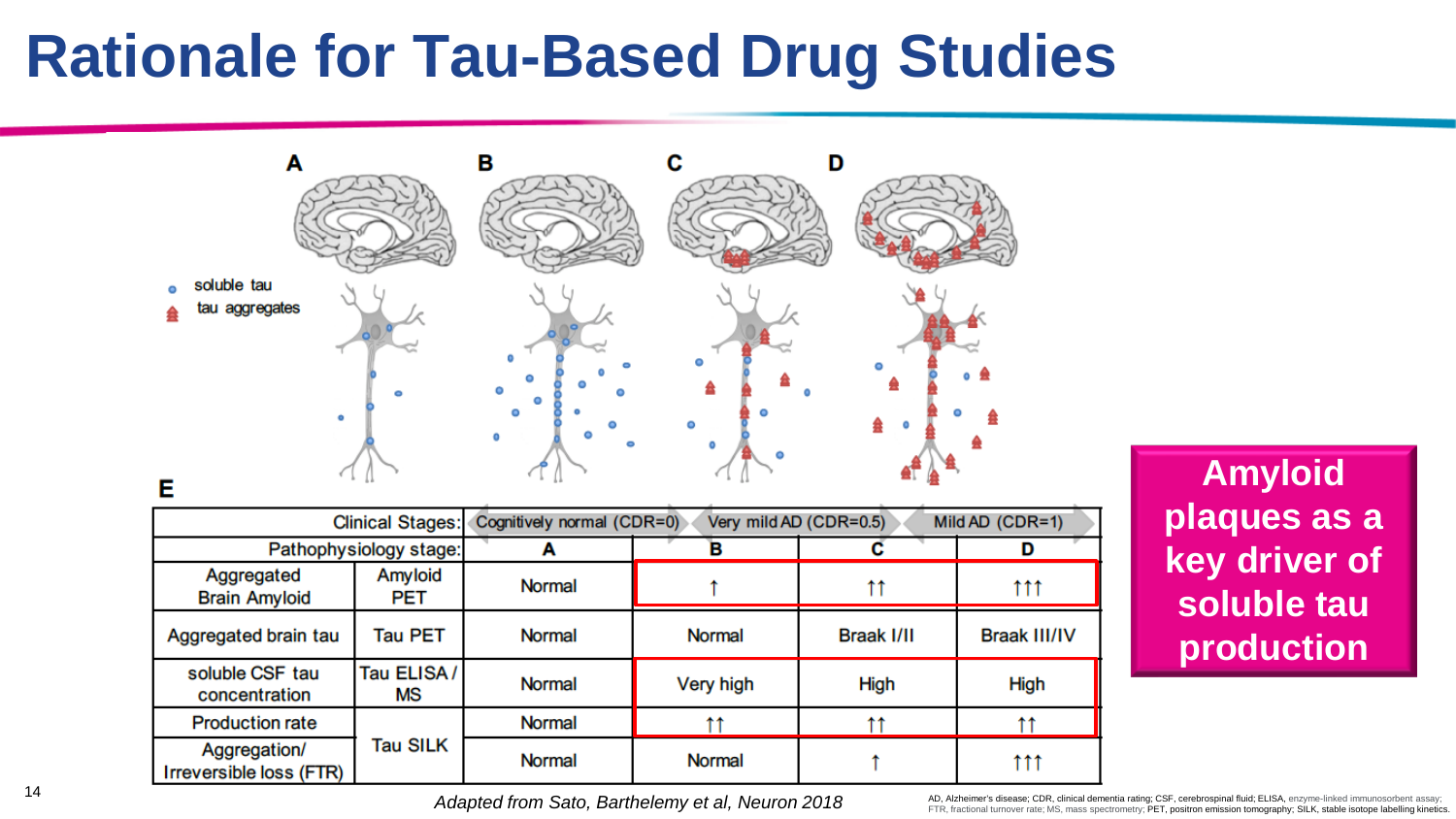# **E2814 NexGen Design:**

*Amyloid and Tau Across the AD Clinical-Pathological Spectrum*



- **Symptomatic: anti-amyloid drug first (6 mo), then add anti-tau drug**
- **Asymptomatic: anti-tau drug first (12 mo), then add anti-amyloid drug**
- **1:1 randomization**